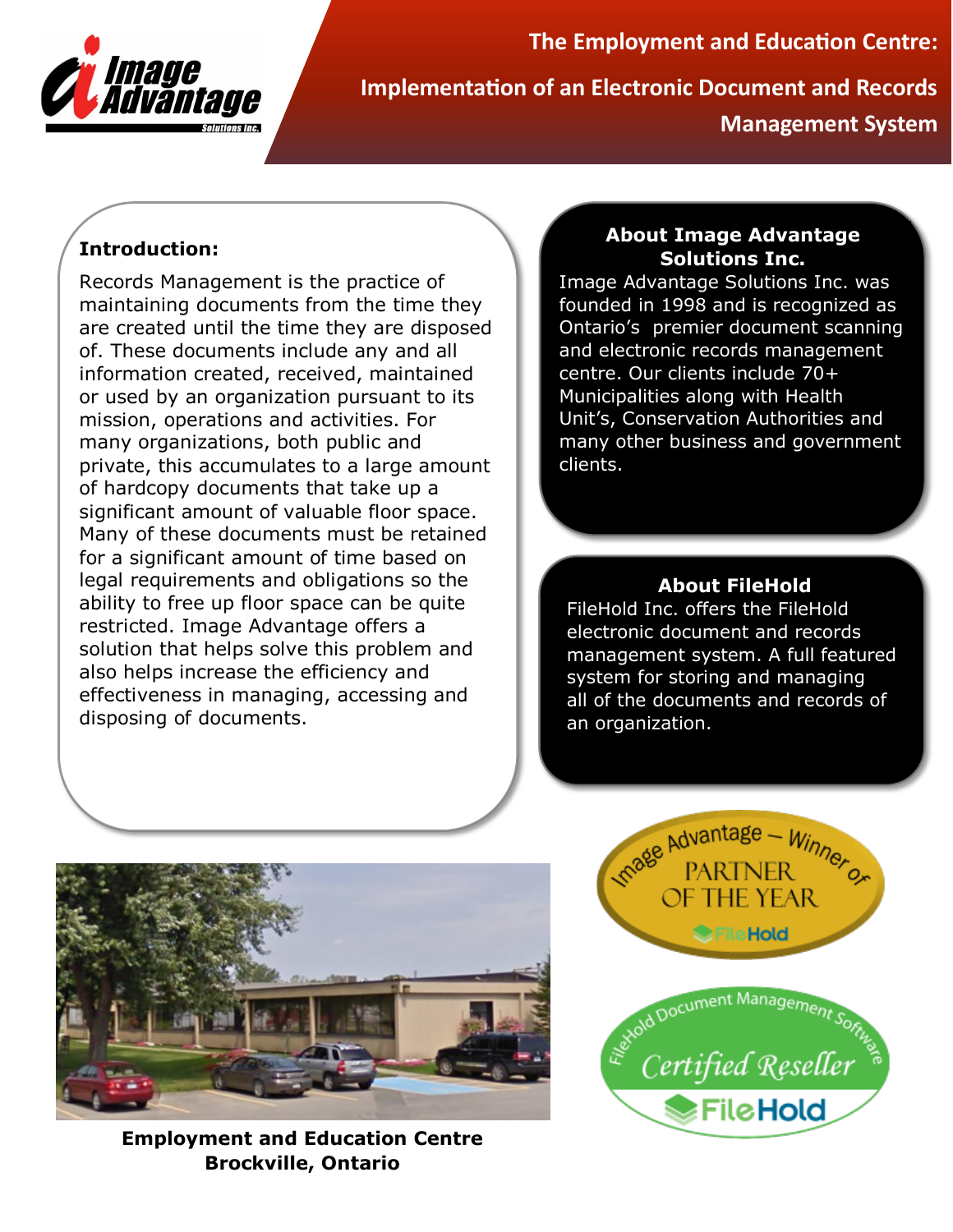

**The Employment and Education Centre:**

**Implementation of an Electronic Document and Records Management System**

## **Solution:**

This project was completed in two phases, the first being inventorying and reorganizing the hardcopy files, the second being installing an electronic document and records management system (EDRMS).

#### *Phase 1: Inventorying and Reorganizing the Hardcopy Files*

All the Credit Counseling Files and Employment Counseling Files were inventoried collecting useful information such as what client the file related to, the date the file was closed, the date the file could be destroyed and other important and useful information. It was decided that any file that had closed in the past two years would be removed from the filing cabinets, scanned, and then stored electronically in the EDRMS which is discussed in *Phase 2*. This process removed approximately one-third of the file folders from the cabinets freeing up a lot of storage space. When this phase of the project was complete, every file folder that was stored in the filing cabinets was inventoried making it very easy to locate when needed. This also makes it easy to go through the cabinets and purge the files whose retention has expired and are no longer needed, again freeing up valuable and much needed storage room.

#### *Phase 2: Installing and Setting Up an Electronic Documents and Records Management System*

The EEC was interested in purchasing an EDRMS to store their electronic documents and to be able to better manage their hardcopy documents. FileHold is a system that has advanced capabilities and functionalities but is also very affordable and this made it a perfect solution for the EEC. The two years worth of files that were removed from the filing cabinets in *Phase 1* were scanned and then stored electronically inside of the system. The hardcopy was then shredded because it was no longer needed. The system was also set-up to help locate the hardcopy files that were still being stored in the file cabinets in the main filing room. When searching for a file that is still in hardcopy format, a file appears telling the user where the file is located, the cabinet and drawer name/ number, when the file can be destroyed, and also a field for entering information on when and how files are destroyed when their retention period expires. This makes the EEC adhere to all legal obligations relating to their documents and records.